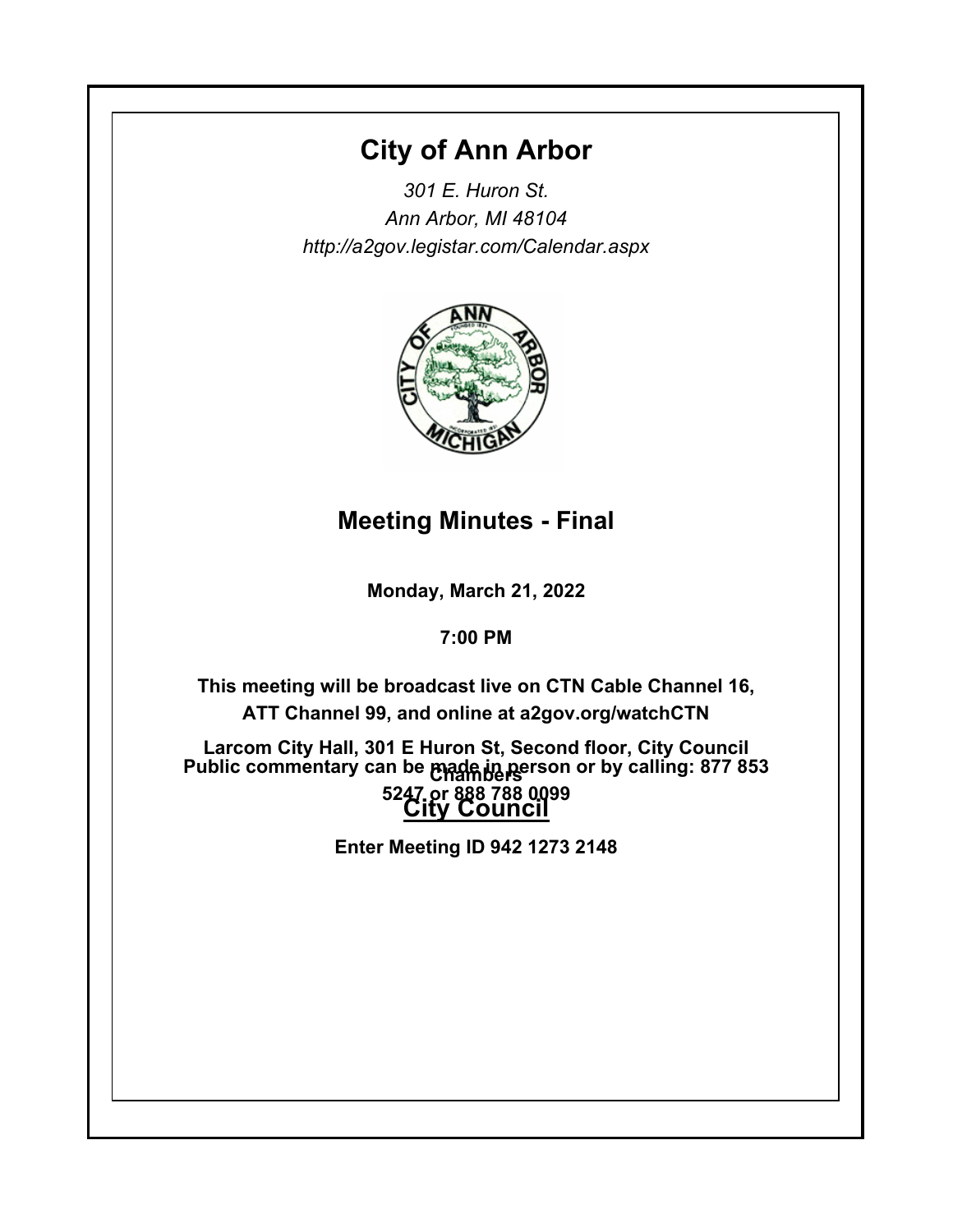#### **CALL TO ORDER**

*Mayor Christopher Taylor called the meeting of the Ann Arbor City Council to order at 7:00 p.m. in the Guy C. Larcom, Jr. Building, 2nd Floor Council Chambers, 301 E. Huron Street.*

#### **MOMENT OF SILENCE**

*Council stood for a moment of silence.*

#### **PLEDGE OF ALLEGIANCE**

*Mayor Taylor led Council in the recitation of the Pledge of Allegiance.*

## **ROLL CALL OF COUNCIL**

Mayor Christopher Taylor, Councilmember Julie Grand, Councilmember Jeff Hayner, Councilmember Kathy Griswold, Councilmember Elizabeth Nelson, Councilmember Ali Ramlawi, Councilmember Erica Briggs, Councilmember Lisa Disch, Councilmember Linh Song, Councilmember Jen Eyer and Councilmember Travis Radina **Present:** 11 -

#### **APPROVAL OF AGENDA**

**A motion was made by Councilmember Disch, seconded by Councilmember Grand, that the Agenda be approved as presented. On a voice vote, the Mayor declared the motion carried.**

### **AC COMMUNICATIONS FROM THE CITY ADMINISTRATOR**

*Interim City Administrator Milton Dohoney Jr. submitted the following written reports for the information of Council:*

**AC-1 [22-0564](http://a2gov.legistar.com/gateway.aspx?M=L&ID=29742)** Agenda Response Memo and eComments - March 21, 2022

#### **Received and Filed**

**AC-2 [22-0578](http://a2gov.legistar.com/gateway.aspx?M=L&ID=29756)** City Administrator's Report - March 21, 2022

#### **Received and Filed**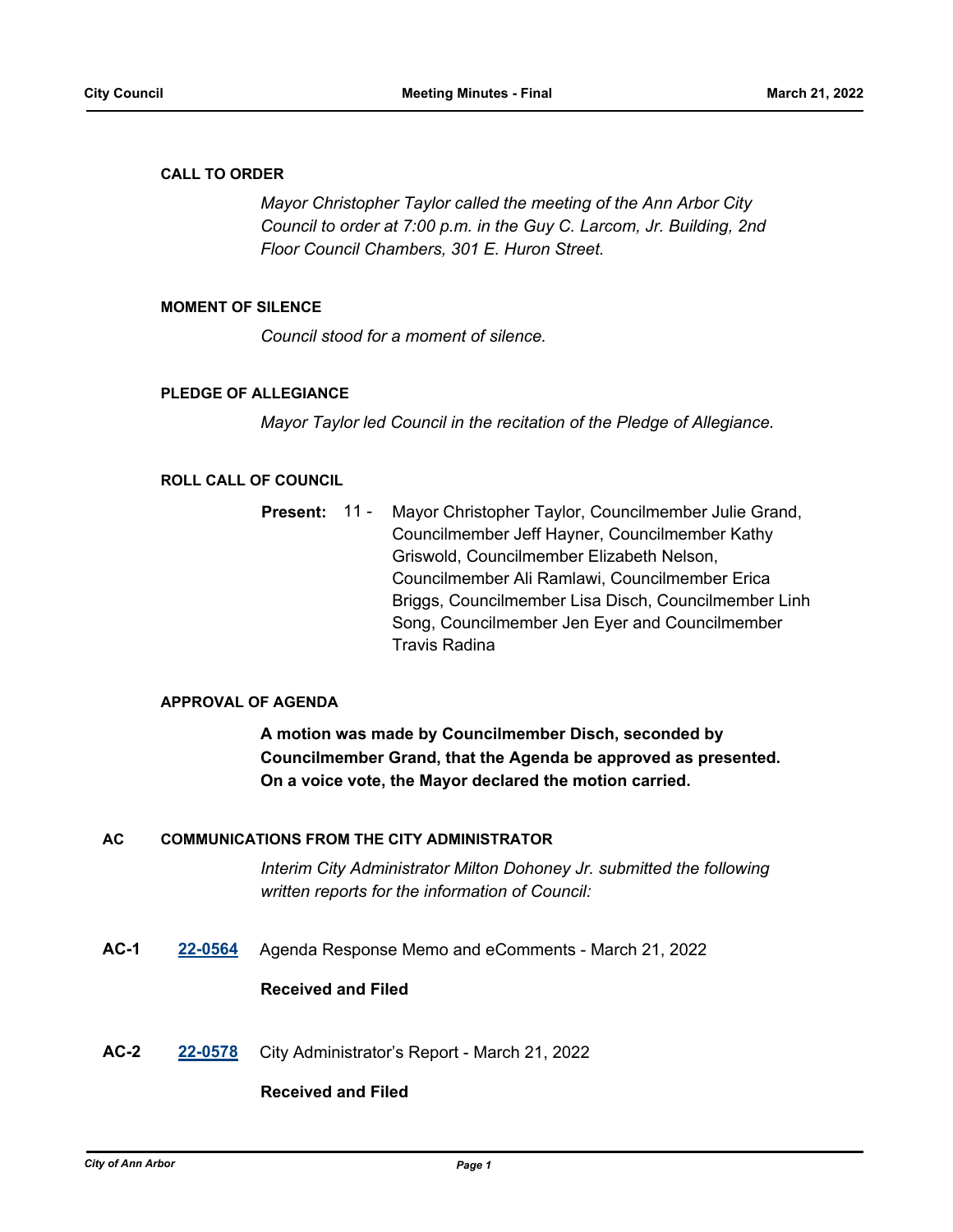#### **INT INTRODUCTIONS**

*None.*

**PUBLIC COMMENTARY - RESERVED TIME (3 MINUTES PER SPEAKER)**

**\* (SPEAKERS ARE NOT PERMITTED TO GRANT THEIR RESERVED TIME TO AN ALTERNATE SPEAKER)**

**\* ACCOMMODATIONS CAN BE MADE FOR PERSONS NEEDING ASSISTANCE WHILE ADDRESSING COUNCIL**

**FOR ZOOM MEETINGS, PHONE CALLERS CAN PRESS \*9 TO RAISE HANDS AND \*6 TO UNMUTE THEIR PHONES WHEN CALLED UPON TO SPEAK.**

**Trische Duckworth - Resolution to Approve the Hiring of Milton Dohoney Jr as City Administrator (DC-3); ARPA Funding (Phone) 2.**

*Trische Duckworth spoke about racial justice issues in the City.*

### **3. Glenn Nelson - ARPA Funding (Phone)**

*Glenn Nelson, resident, urged Council to consider mental health issues when allocating the ARPA funds.*

#### **Kirk Westphal - Resolution to Approve the Hiring of Milton Dohoney Jr as City Administrator (DC-3) (In Person) 1.**

*Kirk Westphal, resident, spoke about the hiring and review and evaluation process for City Administrator.*

#### **4. Devin Meyer - ARPA Funding (Phone)**

*Devin Meyer was not present.*

#### **CC COMMUNICATIONS FROM COUNCIL**

*COUNCILMEMBER GRISWOLD*

*Councilmember Griswold thanked her supporters and announced that she planned to seek another term on City Council.* 

*Councilmember Griswold addressed the fact that she used the term "corruption." She provided a definition of the word.*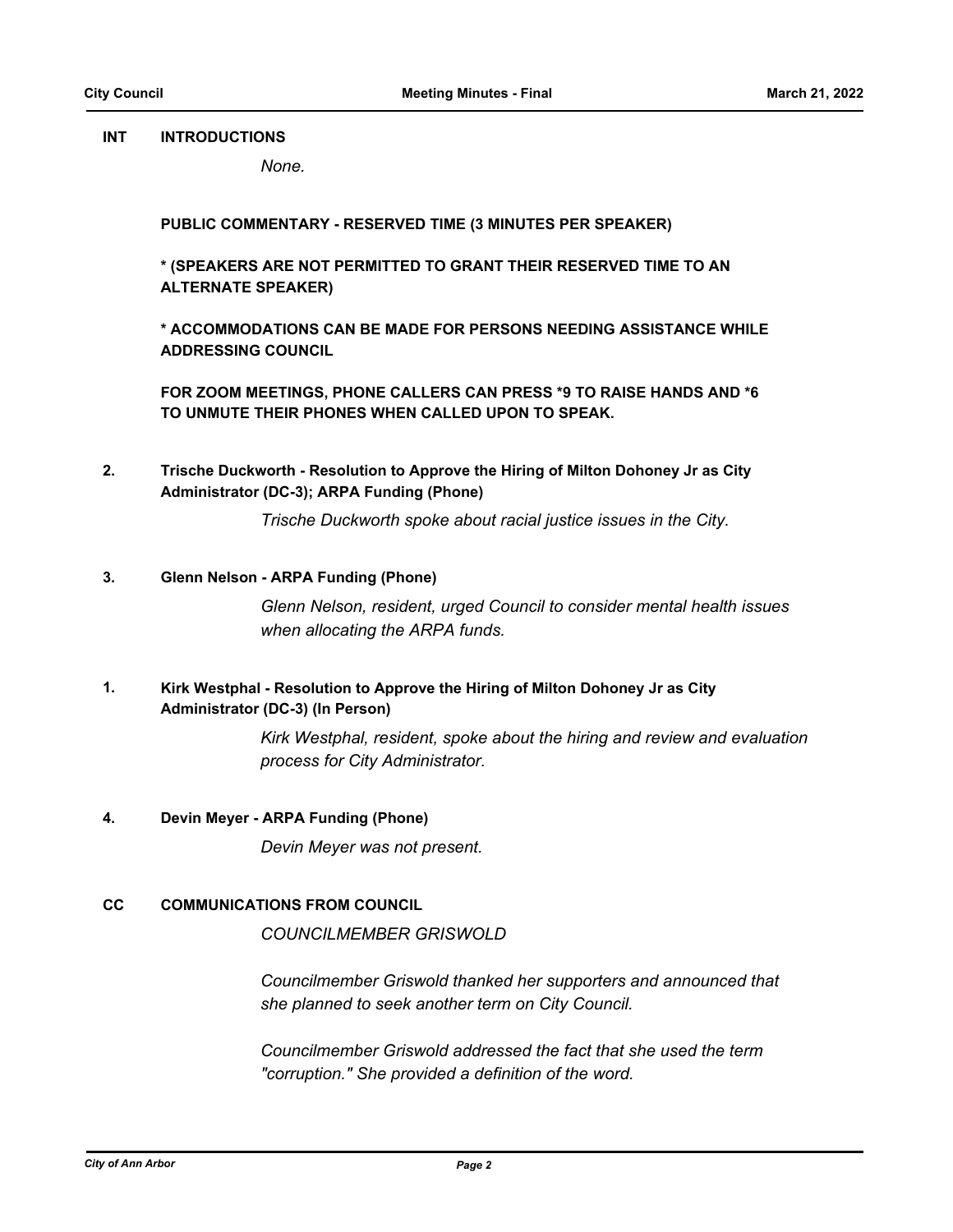## *COUNCILMEMBER DISCH*

*Councilmember Disch announced that the Council Liquor License Review Committee is accepting applications for new Class C liquor licenses. The deadline for applications is April 22.*

## *COUNCILMEMBER BRIGGS*

*Councilmember Briggs provided an update regarding the AAATA and their long-term plans, including an upcoming request of the voters for an increase to the current millage rate.*

## *COUNCILMEMBER SONG*

*Councilmember Song provided an update regarding the ARPA funding and the public outreach that has been done.*

## *COUNCILMEMBER HAYNER*

*Councilmember Hayner clarified the current millage that is levied for the AAATA.*

## *COUNCILMEMBER NELSON*

*Councilmember Nelson stated she has received several emails from students and other renters regarding problems with the enforcement of the early leasing ordinance. She stated additional amendments may be needed to improve the ordinance.*

#### **MC COMMUNICATIONS FROM THE MAYOR**

*Mayor Taylor updated Council and the public about the ARPA process and the agenda item coming up on April 4. He urged Council to submit amendments to the staff-proposed resolution in advance of the meeting.*

**MC-1 [22-0568](http://a2gov.legistar.com/gateway.aspx?M=L&ID=29746)** Nominations and Appointments for March 21, 2022

*Mayor Taylor recommended the following nomination for approval at a later date:*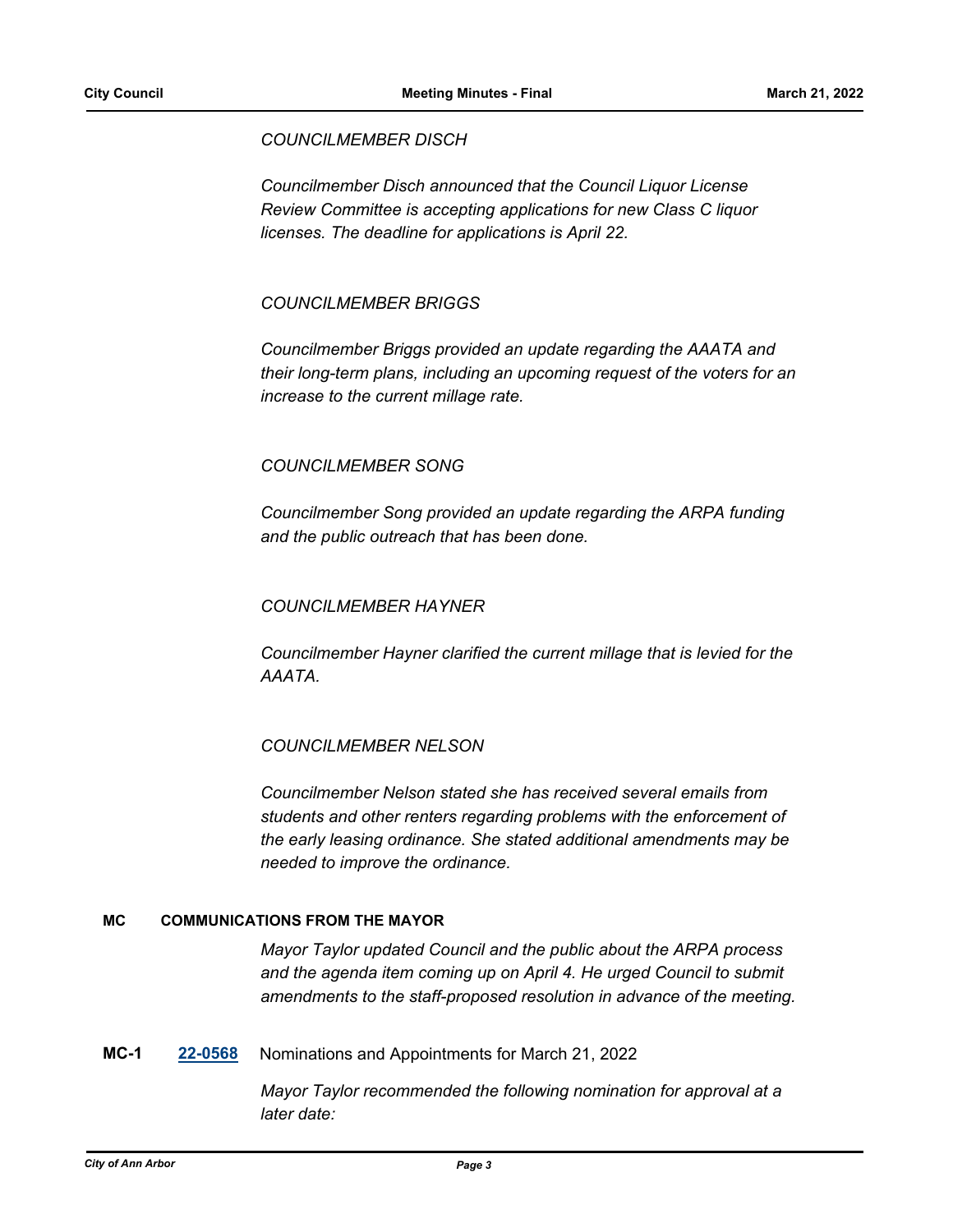*Economic Development Corporation Sally Petersen-Partial Term 218 West Kingsley St. Term Ending: May 31, 2027*

## **Referred to the City Council due back on 4/4/2022**

### **CA CONSENT AGENDA**

#### **CONSENT AGENDA ITEMS REMOVED**

*With unanimous consent of Council, the following Consent Agenda items were removed from the Consent Agenda and placed at the end of same:*

*CA-8 Resolution to Approve a Contract with Dykema Gossett, P.L.L.C. for State and Federal Lobbying Services (\$120,000.00/year)*

#### **Passed on consent agenda**

**A motion was made by Councilmember Eyer, seconded by Councilmember Radina, that the following Consent Items be approved as presented. On a voice vote, the Mayor declared the motion carried unanimously, thus satisfying the eight-vote requirement of CA-7.**

**CA-1 22-0479 Enactment No: R-22-067 Approved**

Resolution to Approve Street Closings for the Burns Park Run - Sunday, May 1, 2022 from 7:00 AM until 11:00 AM

**CA-2 22-0480 Enactment No: R-22-068 Approved**

Resolution to Approve Street Closings for the Dexter-Ann Arbor Run on Sunday, June 5, 2022

## **CA-3 22-0478 Enactment No: R-22-069 Approved**

Resolution to Close Streets for the 21st Annual Mayor's Green Fair, Friday, June 10, 2022

#### **CA-4 22-0477 Enactment No: R-22-070 Approved**

Resolution to Endorse Ann Arbor's Participation in Earth Hour 2022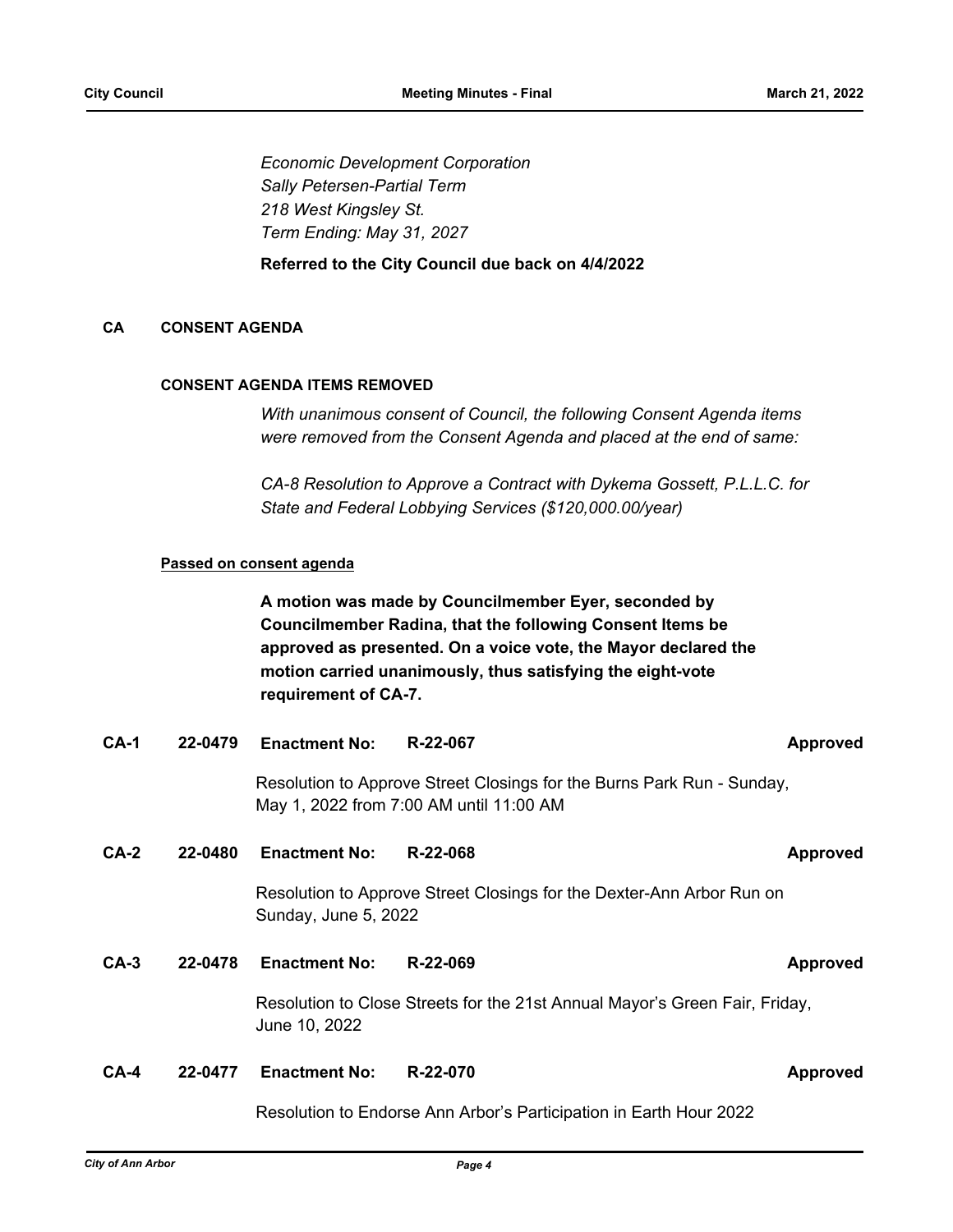Resolution to Appropriate Funding for the Professional Services Agreement with Stantec Consulting Services, Inc. for RFP 21-24 - City of Ann Arbor Hazard Mitigation Plan Update (\$145,238) (8 Votes Required)

## **CA-6 22-0307 Enactment No: R-22-072 Approved**

Resolution to Approve Agreement with The Regents of the University of Michigan for Municipal Parking Citation Processing, Collections and Record Management Services

## **CA-7 22-0410 Enactment No: R-22-073 Approved**

Resolution to Accept a Water Main Easement at 3885 Research Park Drive from SIS Kona, LLC **(8 Votes Required)**

**CA-9 22-0427 Enactment No: R-22-074 Approved**

Resolution to Approve the Collective Bargaining Agreement between the City of Ann Arbor and Deputy Police Chiefs effective January 1, 2022 - December 31, 2024

## **CA-10 22-0503 Enactment No: R-22-075 Approved**

Resolution to Approve the Collective Bargaining Agreement between the City of Ann Arbor and AFSCME Local 369, effective January 1, 2022 - December 31, 2025

## **CA-8 22-0458 Enactment No: R-22-076 Approved**

**A motion was made by Councilmember Grand, seconded by Councilmember Disch, that the Resolution be approved. On a roll call, the vote was as follows with the Mayor declaring the motion carried:**

- Yeas: 9 Mayor Taylor, Councilmember Grand, Councilmember Griswold, Councilmember Ramlawi, Councilmember Briggs, Councilmember Disch, Councilmember Song, Councilmember Eyer and Councilmember Radina 9 -
- **Nays:** 2 Councilmember Hayner and Councilmember Nelson

Resolution to Approve a Contract with Dykema Gossett, P.L.L.C. for State and Federal Lobbying Services (\$120,000.00/year)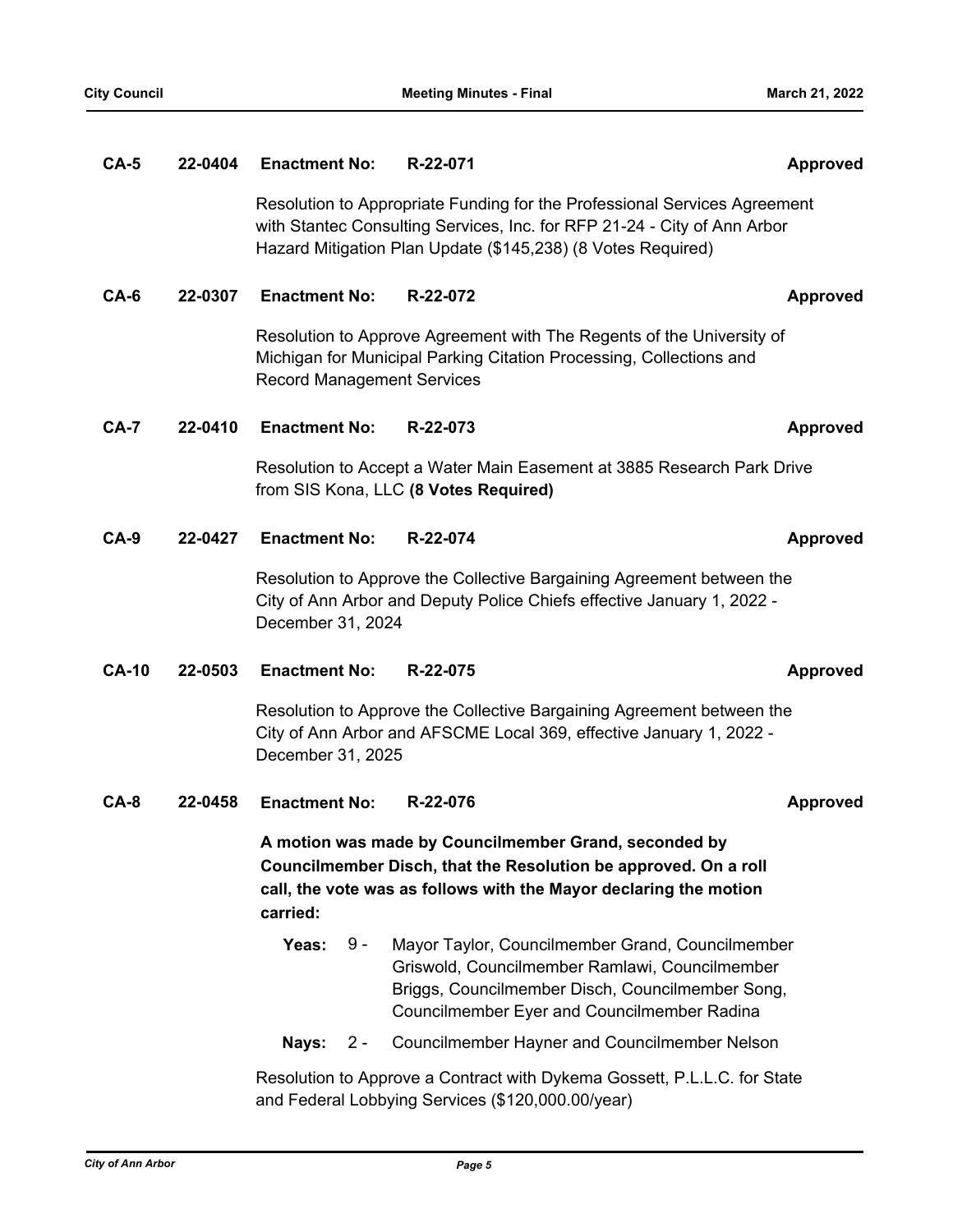#### **PUBLIC HEARINGS (3 MINUTES PER SPEAKER) PH**

**FOR ZOOM MEETINGS, PHONE CALLERS CAN PRESS \*9 TO RAISE HANDS AND \*6 TO UNMUTE THEIR PHONES WHEN CALLED UPON TO SPEAK.**

*None.*

### **A APPROVAL OF COUNCIL MINUTES**

**A-1 [22-0540](http://a2gov.legistar.com/gateway.aspx?M=L&ID=29718)** Regular Session Meeting Minutes of March 7, 2022

**A motion was made by Councilmember Eyer, seconded by Councilmember Disch, that the Regular Session Meeting Minutes of March 7, 2022 be approved. On a voice vote, the Mayor declared the motion carried.**

### **B ORDINANCES - SECOND READING**

*None.*

## **C ORDINANCES - FIRST READING**

### **C New Business - Staff:**

**C-1 [22-0222](http://a2gov.legistar.com/gateway.aspx?M=L&ID=29409)** An Ordinance to Amend Chapter 55 (Zoning), Rezoning of 0.5 Acre from TWP (Township District) to R1B (Single-Family District), Wilson-Barry Property, 614 Riverview Drive, (CPC Recommendation: Approval - 9 Yeas and 0 Nays) (ORD-22-05)

> **A motion was made by Councilmember Griswold, seconded by Councilmember Disch, that the Ordinance be approved on First Reading due back by 4/18/2022. On a voice vote, the Mayor declared the motion carried.**

## **D MOTIONS AND RESOLUTIONS**

- **DC Unfinished Business Council:**
- **DC-1 22-0459 Enactment No: R-22-077 Approved**

**A motion was made by Councilmember Radina, seconded by Councilmember Disch, that the Resolution be approved. On a voice**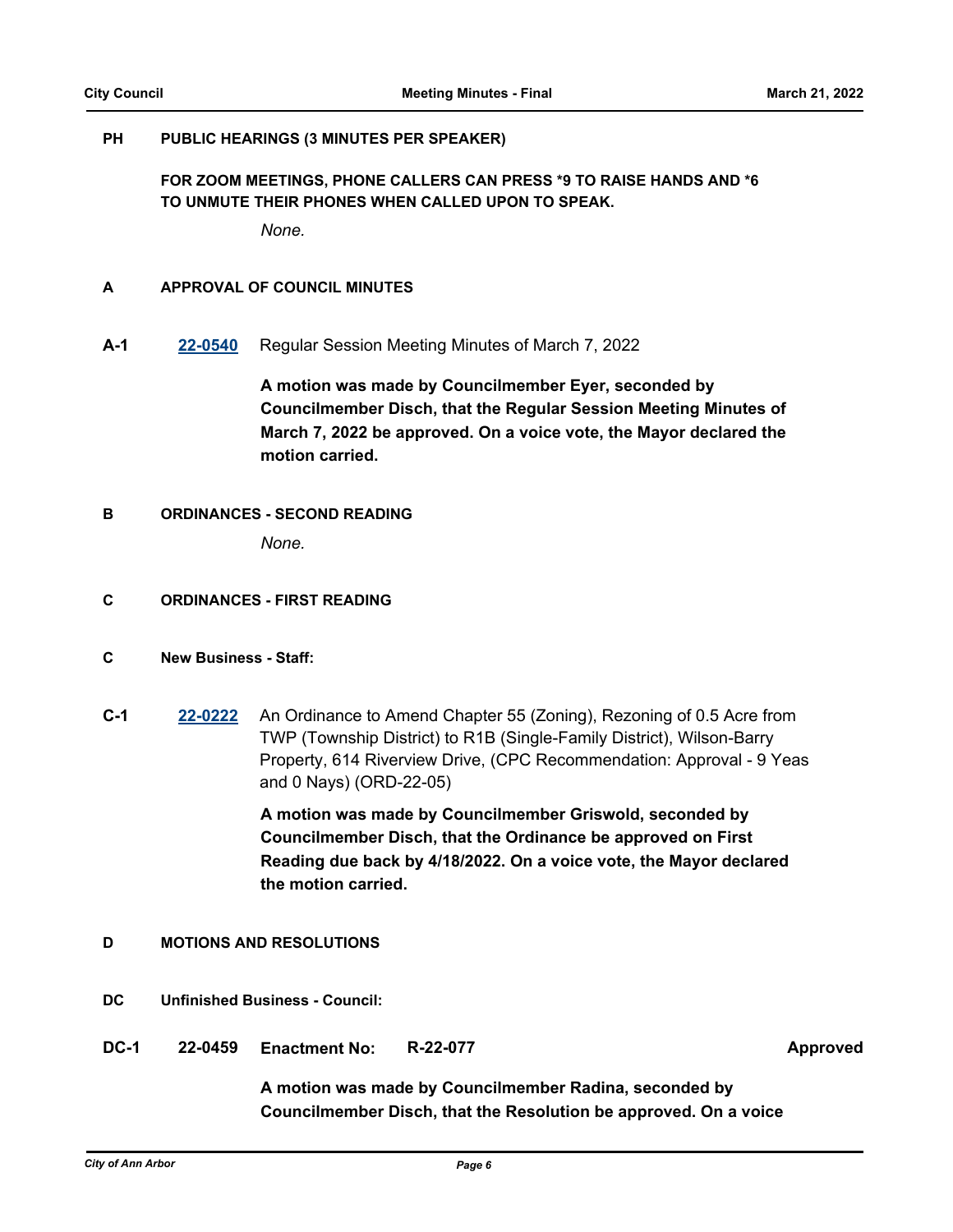**vote, the Mayor declared the motion carried unanimously, thus satisfying the seven-vote requirement.**

Resolution to Appoint Cherish Smith to the Energy Commission **(7 Votes Required)**

#### **DC New Business - Council:**

**DC-2 22-0490 Enactment No: R-22-078 Approved**

**A motion was made by Councilmember Eyer, seconded by Councilmember Radina, that the Resolution be approved. On a voice vote, the Mayor declared the motion carried.**

Resolution to Endorse the Protecting Community Television Act (HR 6219/S 3361)

#### **DC-3 22-0499 Enactment No:**

## **A motion was made by Councilmember Grand, seconded by Councilmember Disch, that the Resolution be approved.**

Resolution to Approve the Hiring of Milton Dohoney Jr. as City Administrator

#### **22-0499 Enactment No: Postponed**

**A motion was made by Councilmember Ramlawi, seconded by Councilmember Hayner, that the Resolution be postponed until June 6, 2022. On a roll call, the vote was as follows with the Mayor declaring the motion defeated:**

- **Yeas:** 1 Councilmember Ramlawi
- Nays: 10 Mayor Taylor, Councilmember Grand, Councilmember Hayner, Councilmember Griswold, Councilmember Nelson, Councilmember Briggs, Councilmember Disch, Councilmember Song, Councilmember Eyer and Councilmember Radina 10 -

Resolution to Approve the Hiring of Milton Dohoney Jr. as City Administrator

**22-0499 Enactment No: R-22-079 Approved**

**The question being, the motion that was made by Councilmember Grand, seconded by Councilmember Disch, that the Resolution be approved. On a roll call, the vote was as follows with the Mayor declaring the motion carried:**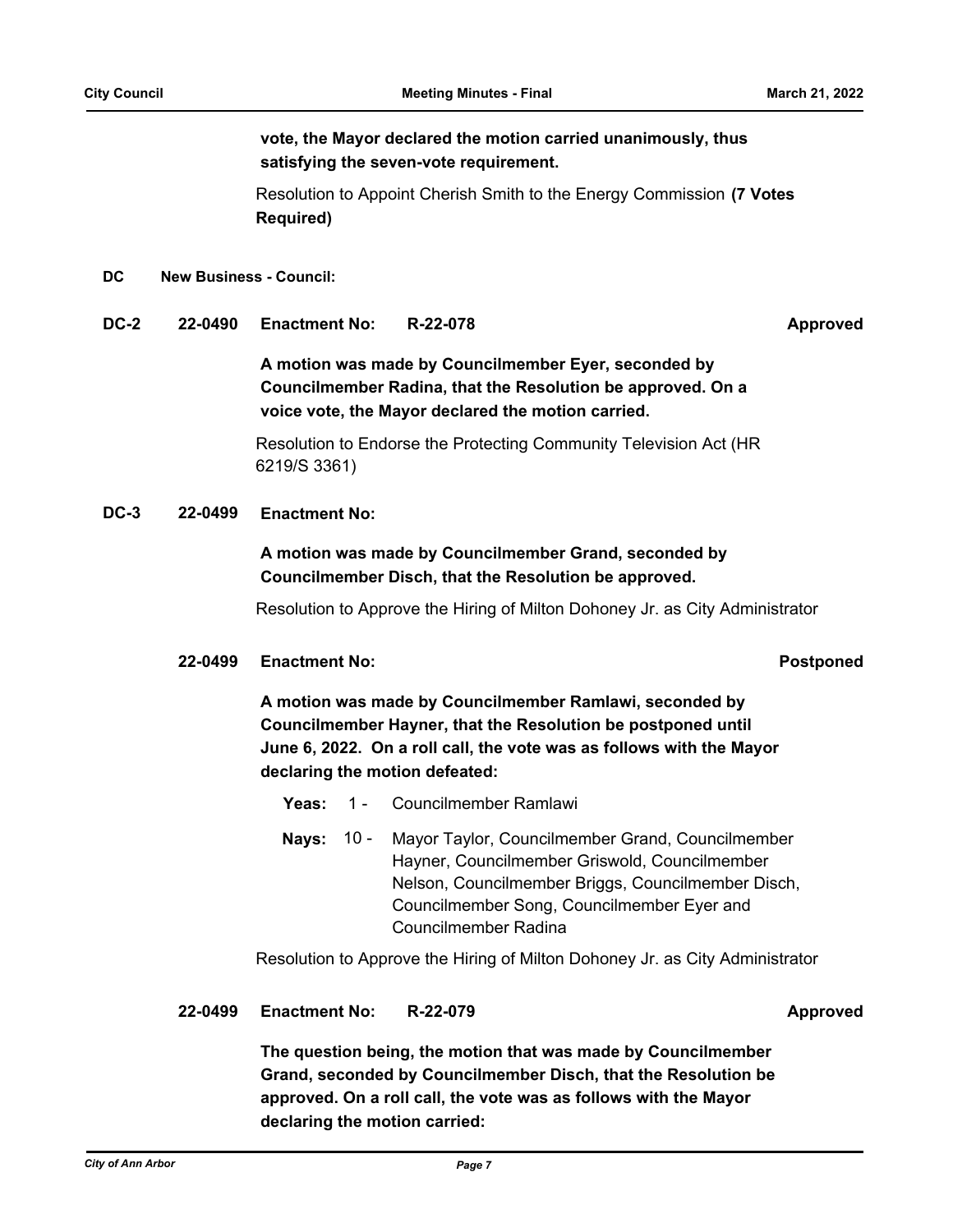**Yeas:** Mayor Taylor, Councilmember Grand, Councilmember Hayner, Councilmember Griswold, Councilmember Nelson, Councilmember Ramlawi, Councilmember Briggs, Councilmember Disch, Councilmember Song, Councilmember Eyer and Councilmember Radina Yeas: 11 -**Nays:** 0 Resolution to Approve the Hiring of Milton Dohoney Jr. as City Administrator **DC-4 22-0501 Enactment No: R-22-080 Approved A motion was made by Councilmember Nelson, seconded by Councilmember Disch, that the Resolution be approved. On a voice vote, the Mayor declared the motion carried.** Resolution to Advance Sustainable Food Options at City Facilities and Events **DC-5 22-0481 Enactment No: R-22-081 Approved A motion was made by Councilmember Radina, seconded by Councilmember Eyer, that the Resolution be approved. On a voice vote, the Mayor declared the motion carried.** Resolution Setting a Public Hearing on the Application of Sartorius BioAnalytical Instruments, for an Industrial Facilities Exemption Certificate in Industrial Development District No. 2021-001 **DC-6 22-0546 Enactment No: R-22-082 Approved A motion was made by Councilmember Radina, seconded by Councilmember Eyer, that the Resolution be approved. On a voice vote, the Mayor declared the motion carried.** Resolution to Approve Downtown Street Closures for Restaurant and Retail Use **DB New Business - Boards and Commissions:**

**DS New Business - Staff:**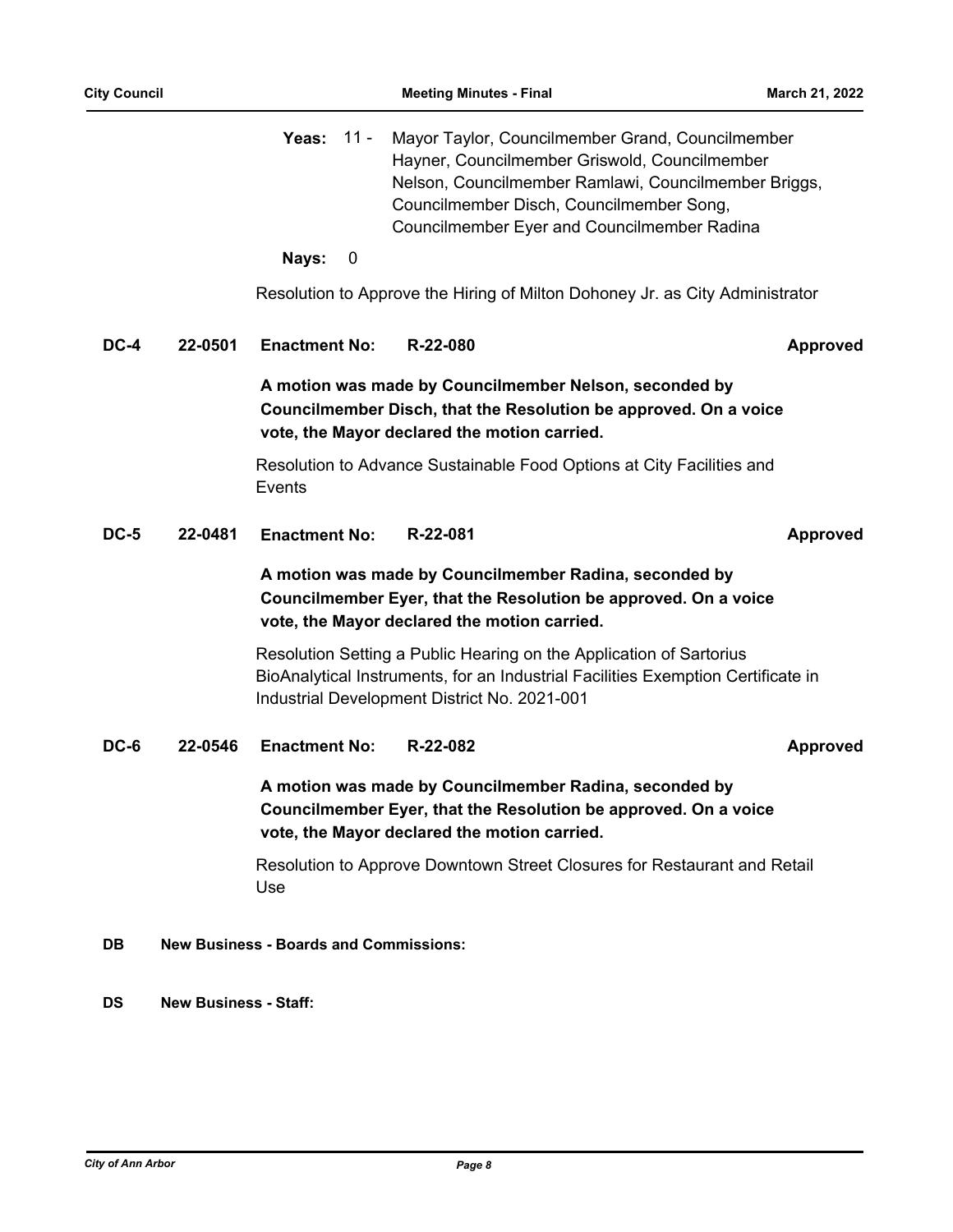**CLOSED SESSION UNDER THE MICHIGAN OPEN MEETINGS ACT, INCLUDING BUT NOT LIMITED TO, LABOR NEGOTIATIONS STRATEGY, PURCHASE OR LEASE OF REAL PROPERTY, PENDING LITIGATION AND ATTORNEY/CLIENT PRIVILEGED COMMUNICATIONS SET FORTH OR INCORPORATED IN MCLA 15.268 (C), (D) (E), AND (H).**

*None.*

#### **E & F CLERK'S REPORT OF COMMUNICATIONS, PETITIONS AND REFERRALS**

**E The following communications were referred as indicated:**

#### **Passed on consent agenda**

**A motion was made by Councilmember Radina, seconded by Councilmember Disch, that the Clerk's Report of Communications, Petitions and Referrals be approved as presented. On a voice vote, the Mayor declared the motion carried.**

- **E-1 [22-0430](http://a2gov.legistar.com/gateway.aspx?M=L&ID=29614)** Energy Commission Resolution of Support of Solar Installations at City **Facilities**
- **F The following minutes were received for filing:**
- **F-1 [22-0168](http://a2gov.legistar.com/gateway.aspx?M=L&ID=29359)** Minutes of the December 14, 2021 PAC Meeting
- **F-2 [22-0202](http://a2gov.legistar.com/gateway.aspx?M=L&ID=29389)** Ann Arbor Housing Commission Board Minutes December 20, 2021
- **F-3 [22-0219](http://a2gov.legistar.com/gateway.aspx?M=L&ID=29406)** Council Liquor License Review Committee Meeting Minutes of January 11, 2022
- **F-4 [22-0232](http://a2gov.legistar.com/gateway.aspx?M=L&ID=29419)** Center of the City Minutes January 6, 2022
- **F-5 [22-0260](http://a2gov.legistar.com/gateway.aspx?M=L&ID=29447)** Ann Arbor Housing Commission Board Minutes January 26, 2022
- **F-6 [22-0290](http://a2gov.legistar.com/gateway.aspx?M=L&ID=29477)** Minutes of the January 25, 2022 PAC Meeting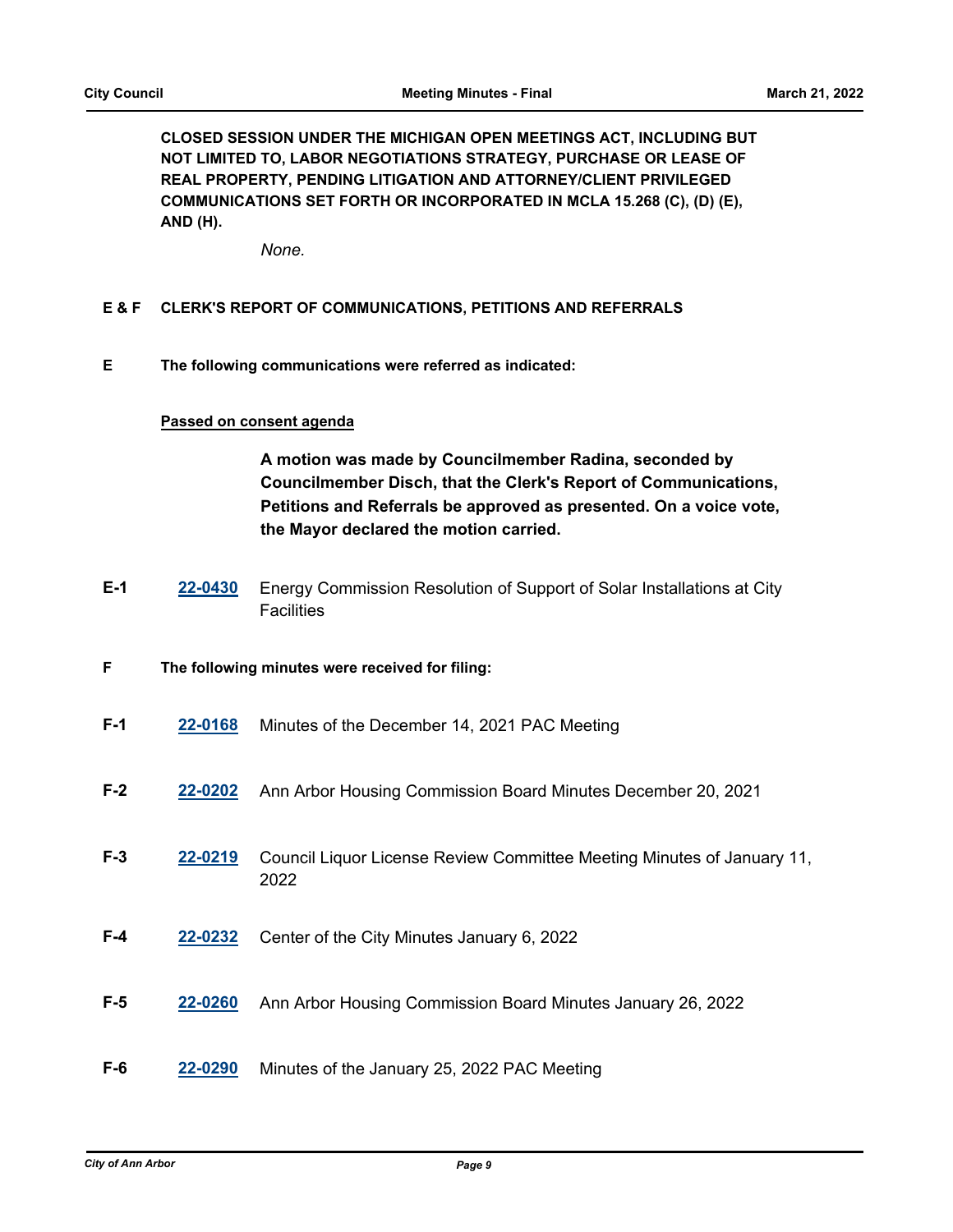| $F - 7$                                   | 22-0408                                      | Greenbelt Advisory Commission Minutes for December 2, 2021                                         |
|-------------------------------------------|----------------------------------------------|----------------------------------------------------------------------------------------------------|
| $F-8$                                     | 22-0413                                      | Council Policy Agenda Committee Minutes- November 16, 2021                                         |
| $F-9$                                     | 22-0421                                      | Election Commission Meeting Minutes of October 12, 2021                                            |
| $F-10$                                    | 22-0434                                      | DDA Board, Executive, Operations, and Finance Committees Meeting<br>Minutes for January 2022.      |
| $F-11$                                    | 22-0435                                      | DDA Capital Improvements, Operations, and Finance Committees Meeting<br>Minutes for February 2022. |
| $F-12$                                    | 22-0438                                      | Downtown Area Citizens Advisory Council Minutes for February 1, 2022.                              |
| $F-13$                                    | 22-0439                                      | Downtown Area Citizens Advisory Council Meeting Minutes for March 1,<br>2022.                      |
| $F-14$                                    | 22-0444                                      | Insurance Board Meeting Minutes - January 27, 2022                                                 |
| $F-15$                                    | 22-0452                                      | Insurance Board Meeting Minutes - February 24, 2022                                                |
| $F-16$                                    | 22-0489                                      | Council Administration Committee Minutes - January 11 and February 8,<br>2022                      |
| G                                         | <b>COMMUNICATIONS FROM THE CITY ATTORNEY</b> |                                                                                                    |
|                                           |                                              | None.                                                                                              |
| PUBLIC COMMENT - GENERAL (3 MINUTES EACH) |                                              |                                                                                                    |

## **FOR ZOOM MEETINGS, PHONE CALLERS CAN PRESS \*9 TO RAISE HANDS AND \*6 TO UNMUTE THEIR PHONES WHEN CALLED UPON TO SPEAK.**

*A Ward 4 resident requested that AAPD post their internal policies on the City's website for public inspection.*

*Michelle Hughes, resident, spoke about the approval of a Police union contract. She stated she hoped that ICPOC was involved in the process.*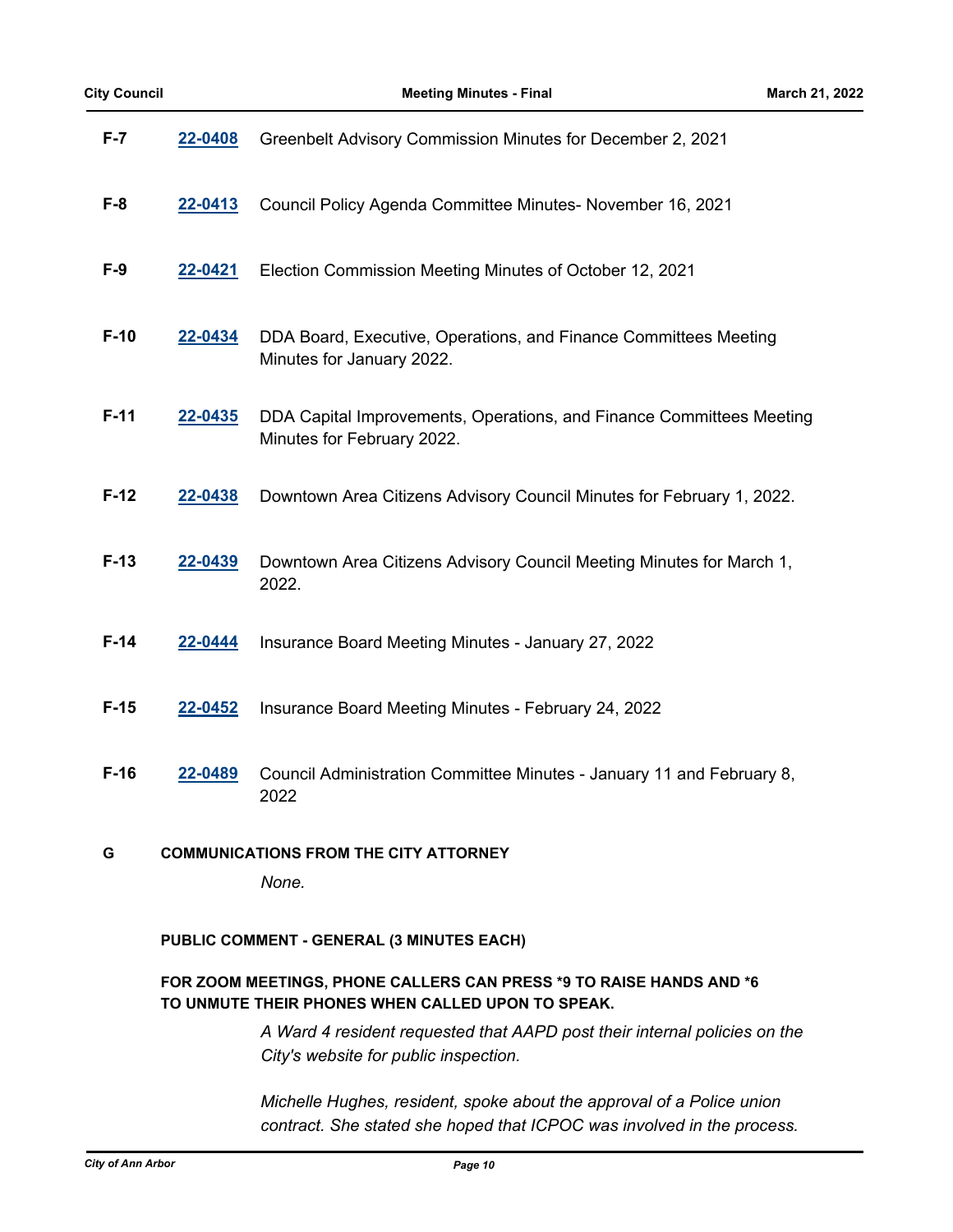*Tom Stulberg, Lower Town, spoke about Mr. Dohoney's appointment. He also spoke about affordable housing.*

*Alex Lowe, Ward 3, spoke about City processes.*

*Abdul Ateya, Ward 2, spoke about the City Administrator hiring and review process.*

*Eric Lipson, Ward 4, spoke about the City Administrator hiring process and the overall high qualifications of Mr. Dohoney.*

### **COMMUNICATIONS FROM COUNCIL**

### *COUNCILMEMBER SONG*

*Councilmember Song responded to a public comment regarding ICPOC's role in reviewing Police union contracts. She stated ICPOC is very involved and engaged in the process.*

## *COUNCILMEMBER HAYNER*

*Councilmember Hayner announced he has been asked to speak at this year's Hash Bash. He stated this year is the 50th Anniversary.*

## *COUNCILMEMBER GRISWOLD*

*Councilmember Griswold thanked the Energy Commission for their work reviewing the Work Force Housing resolution with UM.*

*Councilmember Griswold spoke about the need for more public restrooms in Ann Arbor. She stated visitors shouldn't have to patronize a business to use the bathroom.*

## **ADJOURNMENT**

**A motion was made by Councilmember Radina, seconded by Councilmember Nelson, that the meeting adjourn. On a voice vote, the Mayor declared the motion carried and the meeting adjourned at 9:04 p.m.**